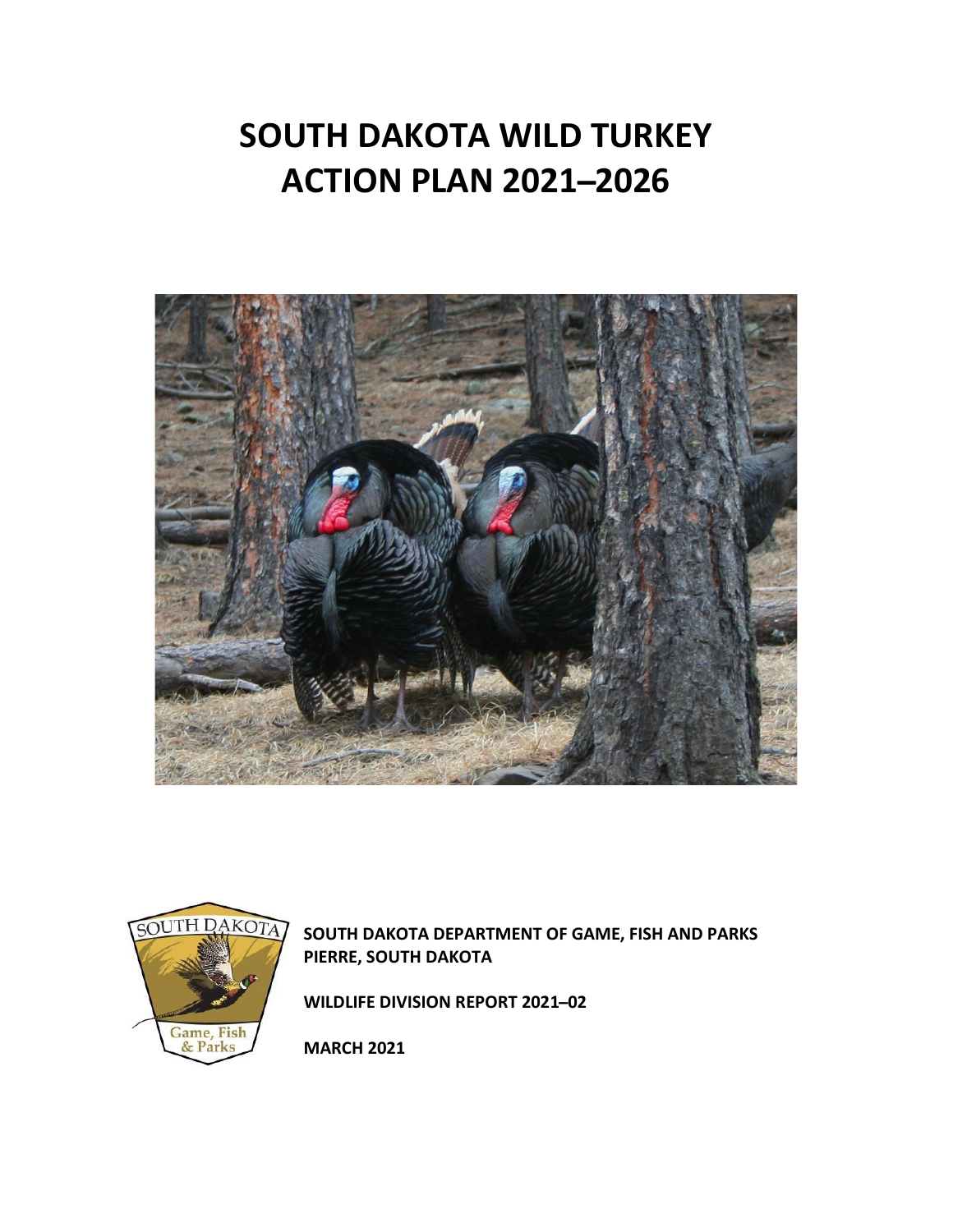This action plan will be used by SDGFP staff on an annual basis and will be formally evaluated at least every five years. Plan updates and changes, however, may occur more frequently as needed.

A supportive document to this action plan, the "Management of Wild Turkeys in South Dakota", provides a historical background, research, management surveys and monitoring, challenges and opportunities, and citizen involvement related to wild turkeys and can be found at [https://gfp.sd.gov/management-plans/.](https://gfp.sd.gov/management-plans/)

## **ACKNOWLEDGEMENTS**

This plan is a product of substantial discussion and input from many wildlife professionals and the South Dakota Wild Turkey Stakeholder Group. In addition, those comments and suggestions received from private landowners, hunters, and those who recognize the value of wild turkeys and their associated habitats were also considered.

Management Plan Coordinators – Chad Lehman and Travis Runia, South Dakota Department of Game, Fish and Parks (SDGFP).

The SDGFP Wild Turkey Management Team that assisted with plan writing, data review and analyses, critical reviews and/or edits to the Management of Wild Turkeys in South Dakota document include Nathan Baker, Paul Coughlin, Josh Delger, Shelly Deisch, Jacquie Ermer, Keith Fisk, Trenton Haffley, Faren Wolter, Corey Huxoll, Mark Norton, Tim Olson, Alex Solem, and Chad Switzer.

All text and data contained within this document are subject to revision for corrections, updates, and data analyses.

Those who served on the South Dakota Wild Turkey Stakeholder Group during this planning process included: Russel Olson (SDGFP Commissioner); Chris Hesla (South Dakota Wildlife Federation); Brenda Forman (Ag Unity); Mike McKernan (National Wild Turkey Federation Representative); Ron Schauer (National Wild Turkey Federation Representative); Jim Pitman (National Wild Turkey Federation Biologist); Calvin Finnesand (Landowner), Tom Heylens (Landowner); Doug Feltman (Landowner); Ned Westphal (Landowner); and Paul Vinatieri (Black Hills Sportsmen Club).

Cover photo was provided by Chad Lehman (SDGFP).

Recommended Citation:

South Dakota Department of Game, Fish and Parks. 2021. South Dakota Wild Turkey Action Plan 2021-2026. Completion Report 2021-02. South Dakota Department of Game, Fish and Parks, Pierre, South Dakota, USA.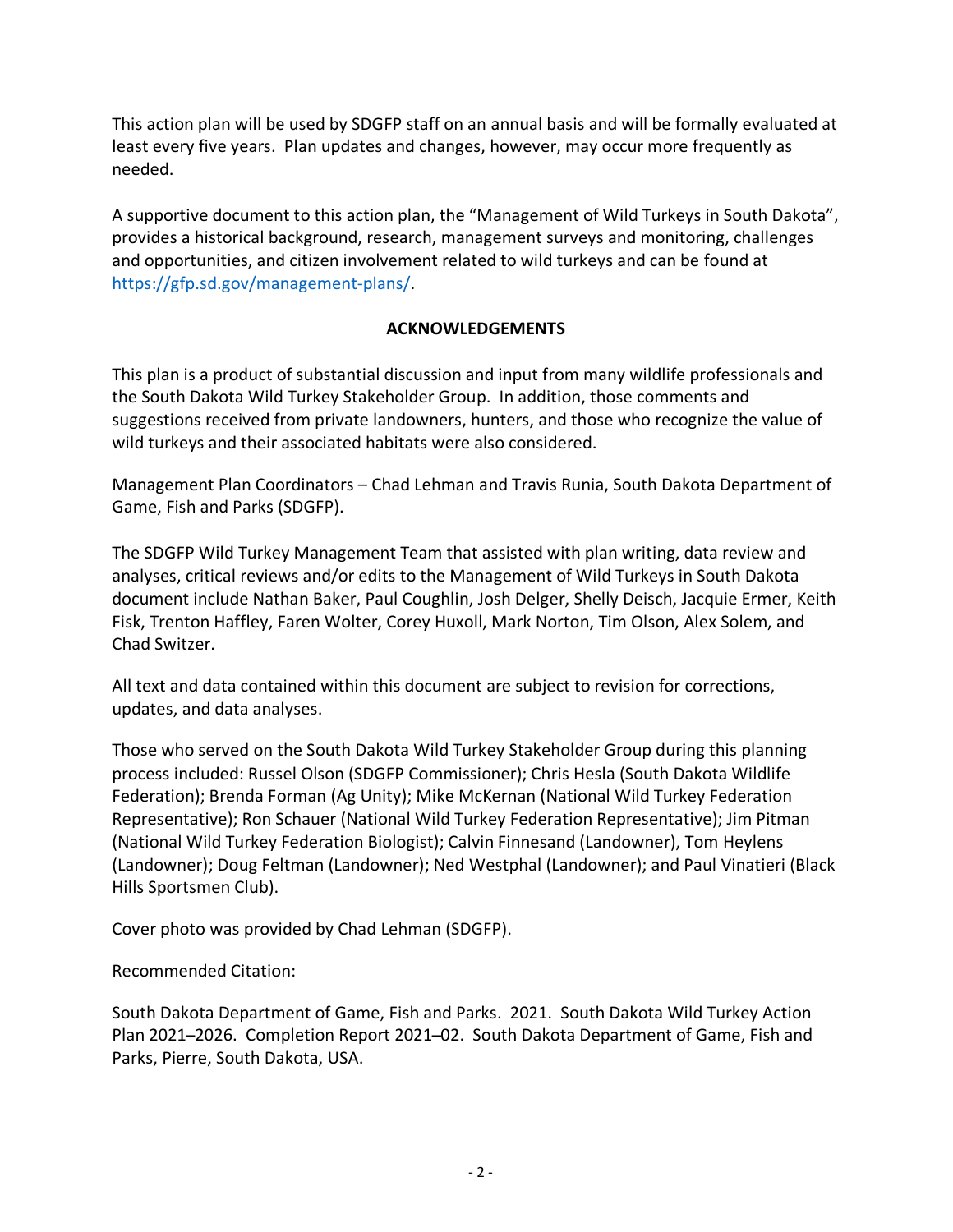### **INTRODUCTION**

The wild turkey (*Meleagris gallopavo*) is the largest native gamebird in North America. The 5 subspecies of wild turkeys occurring in the wild are the eastern (*M. g. silvestris*), Florida (*M. g. osceola*), Merriam's (*M. g. merriami*), Rio Grande (*M. g. intermedia*), and the Gould's (*M. g. mexicana*). Eastern wild turkeys historically inhabited woodlands of southeastern South Dakota with their range stretching northwest to the mouth of the Cheyenne River. Wild turkeys were likely extirpated from the state by 1920 when market hunting and woodland destruction resulted in drastic declines in nation-wide wild turkey populations. Consequently, all populations of wild turkeys in South Dakota are the result of introductions or reintroductions. National wild turkey populations hit their low point in the 1930s which initiated modern day conservation and wildlife management efforts for population recovery.

### **HARVEST STRATEGIES**

The goal for wild turkey management in South Dakota is to maximize user opportunity while maintaining populations consistent with ecological, social, aesthetic, and economic values of the people of South Dakota and our visitors. One direct way to maximize opportunity and manage wild turkey populations is by implementing a harvest strategy that provides the population the potential to reach the objective. Unit-level wild turkey populations will be managed with an emphasis on providing spring hunting opportunity. Fall hunting seasons will be used for additional hunting opportunity and population control. Input from SDGFP staff, the wild turkey management stakeholder group, and the public have been incorporated into harvest management strategies for the Black Hills and prairie units. The intent is to develop a harvest strategy with a consistent management philosophy across units, but allow for flexibility in unit-level recommendations based on local data and field staff input. This plan does not recommend any changes to the mentored season structure. The Custer State Park season will be evaluated periodically in cooperation with the Division of Parks and Recreation.

*Prairie Harvest Strategy*— Wild turkey units will be assigned a population objective of *increase, maintain, or decrease* on a biannual basis in alignment with the season setting schedule. A unique harvest strategy will be utilized for each population objective (Figure 1). The unit objective will be based on available biological data, hunter survey comments, landowner comments, public comments, and field staff observations. Hunter success and harvest success can be used interchangeably when we discuss success rates for management. A minimum threshold based on spring hunter success and licenses issued will need to be met for a unit to be considered at or above population objective (maintain or decrease population objective). The minimum threshold is based on the upper 95% confidence interval (UCI) of hunter success. If the UCI is ≥ 40% and licenses issued is ≥ minimum license target for the previous 2 years, the population will be considered at or above population objective. Wildlife managers will collaborate with field staff to initially develop the minimum spring license targets based on field staff experience and past harvest data. If the UCI falls below 40% spring hunter success or tags fall below the minimum license target for 2 consecutive years, the fall season will be closed. If spring license allocation is ≤ 80 licenses caution should be used in opening a fall season (even if in the maintain or decrease population objective) as there could be concerns with potential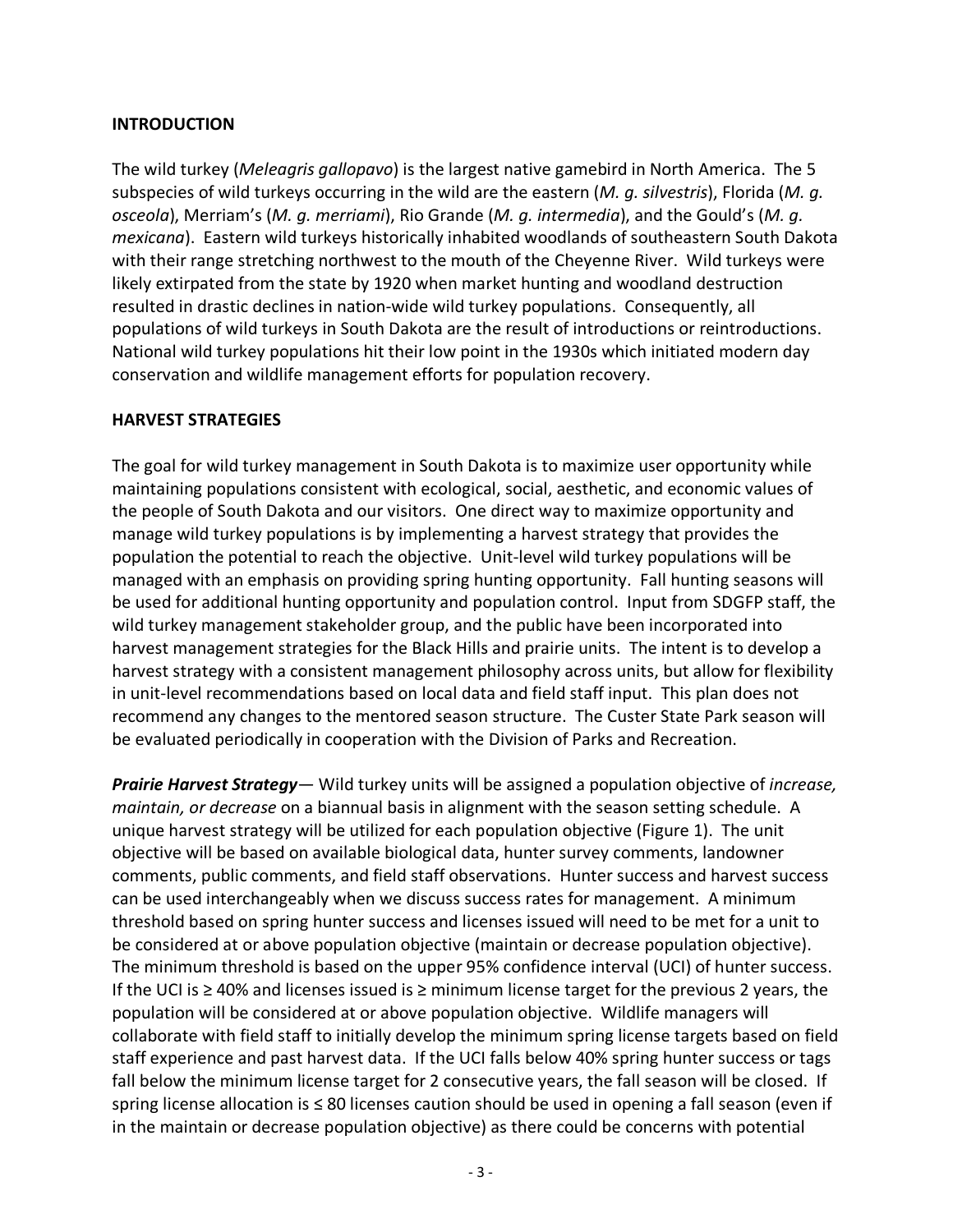additive mortality from any fall hen harvest. The *Unit Objectives* table (Table 1) will be used to: 1) view past spring hunting season statistics; 2) define minimum license target; and 3) track hunting statistics through the life of the management plan.

This framework is flexible in that even if a threshold to close the fall season is not met, the fall season could still be closed. Similarly, if a unit is below objective, but a fall closure threshold is not met, a fall season could still be utilized with a conservative number of tags to address depredation. Also, the population objective could still be *increase* even if the minimum threshold is met based on other factors (e.g. field staff input).

*Black Hills Harvest Strategy*—Unlike the limited spring tag allocation of the prairie units, the Black Hills unit is unique in that it provides an unlimited tag allocation for spring wild turkey hunting. This primary difference provides us with an opportunity to obtain a surrogate abundance estimate based on a 2-year mean of previous spring harvest which categorizes population status by levels of *low*, *moderate*, or *high* (Table 2, Figure 2). Once population status is estimated and our objective is obtained, we have several categories where specific harvest strategies are designated for each objective. Within each objective of *increase*, *maintain*, or *decrease*, we have "A", "B", and "C" harvest strategy categories that can be implemented.

Hunter success and harvest success can be used interchangeably when we discuss success rates for management. The "A" category is triggered for each population status level when spring harvest is at or below 30% (including 95% confidence intervals) for 2 consecutive years. The "B" category is triggered for each population status level when spring harvest is at or below 30% (including 95% confidence intervals) for 1 year, and is above for 1 year. The "C" category is triggered for each population status level when spring harvest is above 30% (including 95% confidence intervals) for 2 consecutive years. This adaptive process of utilizing a 2-year mean for obtaining population status, as well as limiting fall harvest by categories *A-C*, should limit potentially large population swings related to fall harvest and will ensure more stability as it relates to harvest management. This strategy outlines a range of potential fall tag allocations and tag types which can be implemented by category (Figure 2). Spring tag allocation is assumed to be unlimited each year as this provides a basis for obtaining our population status. It should be noted that both fall and spring seasons can be closed when major disease or weather events cause severe population declines regardless of current population status, through the emergency rule-making authority of the SDGFP Commission. A map of unit objectives for prairie, Black Hills, and Custer State Park seasons is available in Figure 3.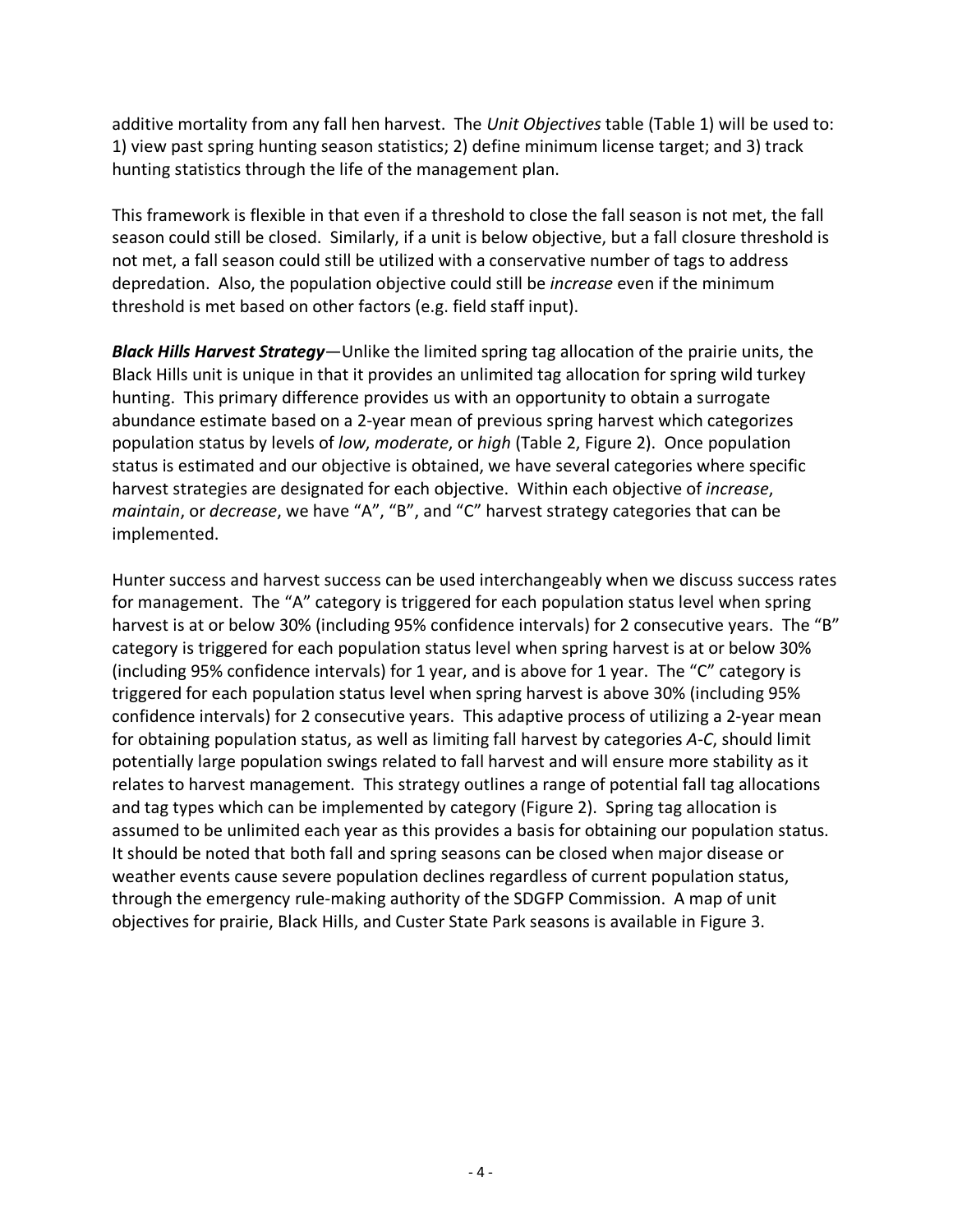| <b>Population</b><br><b>Objective</b>                                                                                      | <b>Increase</b>                                                                                                                                                                                                                                                                                                                                                                                                                                                                                                         | <b>Maintain</b>                                                                                                                                                                                                                                                                                                                                                                                                                                                                                                                                                                                                                                           | <b>Decrease</b>                                                                                                                                                                                                                                                                                                                                                                                                                                                                                                                                                                                                |
|----------------------------------------------------------------------------------------------------------------------------|-------------------------------------------------------------------------------------------------------------------------------------------------------------------------------------------------------------------------------------------------------------------------------------------------------------------------------------------------------------------------------------------------------------------------------------------------------------------------------------------------------------------------|-----------------------------------------------------------------------------------------------------------------------------------------------------------------------------------------------------------------------------------------------------------------------------------------------------------------------------------------------------------------------------------------------------------------------------------------------------------------------------------------------------------------------------------------------------------------------------------------------------------------------------------------------------------|----------------------------------------------------------------------------------------------------------------------------------------------------------------------------------------------------------------------------------------------------------------------------------------------------------------------------------------------------------------------------------------------------------------------------------------------------------------------------------------------------------------------------------------------------------------------------------------------------------------|
| Justification                                                                                                              | Turkey population below objective based on available<br>biological data, hunter survey comments, public<br>comments, and field staff observations.<br>to be nonexistent or limited to isolated cases and should<br>be adequately addressed through the wildlife damage<br>management program. After all other tools have been<br>exhausted, unique situations may be addressed using<br>depredation pool hunts, kill permits, or trap and transfer<br>to areas with low turkey abundance when fall season is<br>closed. | Turkey population at objective based on available biological<br>data, hunter survey comments, public comments, and field<br>staff observations.<br>Turkey depredation on stored livestock forage is expected Manageable turkey depredation on stored livestock forage is<br>expected, but should be adequately addressed through wildlife be above desired levels, but can usually be addressed through<br>damage management program, fall hunting (if open), trap and<br>transfer, or depredation pool hunts. After all other tools have<br>been exhausted, unique situations may be addressed using kill<br>permits when fall season is open or closed. | Turkey population above objective based on available<br>biological data, hunter survey comments, public comments,<br>and field staff observations.<br>Turkey depredation on stored livestock forage is expected to<br>wildlife damage management program, fall hunting, trap and<br>transfer, or depredation pool hunts. After all other tools have<br>been exhausted, unique situations may be addressed using kill<br>permits when fall season is open. Indicators for this category<br>would be moderate to overabundant populations causing<br>moderate to major depredation among landowners in the unit. |
| <b>Hunting</b><br><b>Season</b><br><b>Structure</b><br><b>Options</b>                                                      | Spring: single bearded turkey licenses or close spring<br>season<br>Fall: Limited number of single or double any turkey<br>licenses which allows for population growth and/or<br>reduce size of unit to limit harvest to specific area, or<br>close fall season.                                                                                                                                                                                                                                                        | split spring seasons<br>Fall: Single or double any turkey licenses issued at a level<br>expected to keep population within population objective<br>Close fall season in units where population is expected to<br>decline with fall harvest. Fall unit boundaries may be reduced<br>in size.                                                                                                                                                                                                                                                                                                                                                               | Spring: Single or double bearded turkey licenses with option of Spring: Single or double bearded turkey licenses with option of<br>split spring seasons<br>Fall: Single or double any turkey licenses issued at a level<br>expected to decrease population                                                                                                                                                                                                                                                                                                                                                     |
| <b>Minimum</b><br><b>Categorical</b><br>Thresholds to<br><b>Meet</b><br>Objective or<br><b>Close Fall</b><br><b>Season</b> | success falls below the 40% threshold in one of two<br>consecutive seasons; or spring license allocation is below<br>minimum taget for one of two consecutive seasons (See<br>unit objectives table). Under this scenario, fall turkey<br>season could be closed.                                                                                                                                                                                                                                                       | The 95% Upper Confidence Interval (UCI) of spring hunter The 95% Upper Confidence Interval (UCI) of spring hunter<br>success is $\geq$ 40% and minimum spring license target is met for<br>2 consecutive seasons (See unit objectives table).<br>Note: If this threshold is met, population objective could be<br>shifted to increase based on other justifications.                                                                                                                                                                                                                                                                                      | The 95% Upper Confidence Interval (UCI) of spring hunter<br>success is $\geq$ 40% and minimum spring license target is met for<br>2 consecutive seasons (See unit objectives table).<br>Note: If this threshold is met, population objective could be<br>shifted to maintain based on other justifications.                                                                                                                                                                                                                                                                                                    |
|                                                                                                                            | Threshold to close fall season<br>The 95% Upper Confidence Interval (UCI) of spring hunter<br>success falls below the 40% threshold for 2 consecutive<br>seasons; or license allocation is below minimum target for<br>2 consecutive seasons (See unit objectives table).                                                                                                                                                                                                                                               |                                                                                                                                                                                                                                                                                                                                                                                                                                                                                                                                                                                                                                                           |                                                                                                                                                                                                                                                                                                                                                                                                                                                                                                                                                                                                                |

Figure 1. Prairie units harvest strategies, 2021-2026.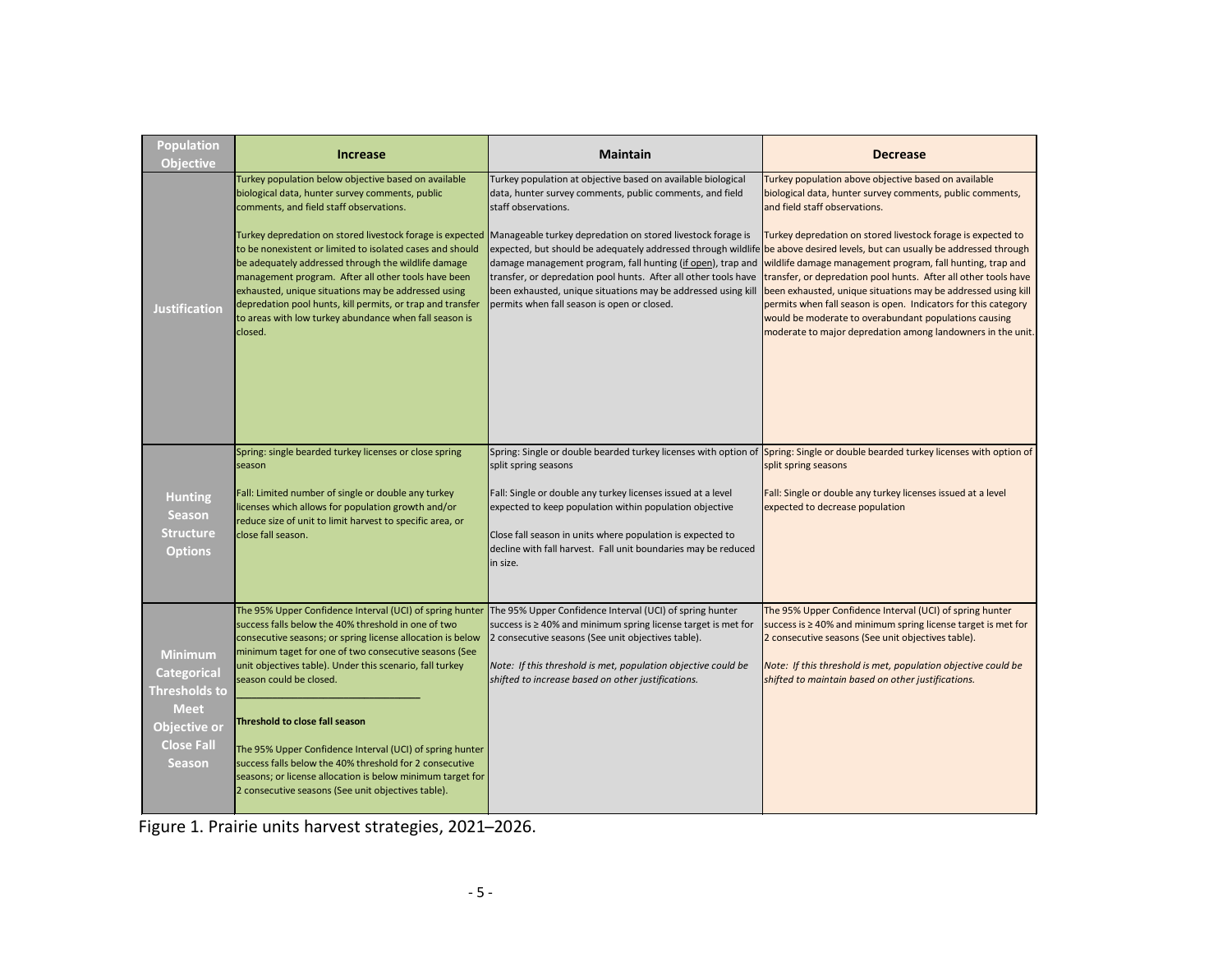**Table 1**. Prairie wild turkey unit objectives and hunting statistics, 2014–2020. For a unit to be in the maintain or decrease unit objective category, the upper 95% confidence interval (UCI) of hunter success must be ≥ 40% and licenses issued is ≥ minimum license target for the previous 2 years (2<sup>nd</sup> column). Cells shaded red indicate the UCI for spring hunter success is below 40%.

|                          |         |                             |                        | 2003 - 2015 Average |                      |                       |                           | 2014           |          |                          | 2015         |                       |                          | 2016         |                      |                          | 2017                  |                       | 2018                 |                      |                                 | 2019                     |                      |                      | 2020                     |                       |          |
|--------------------------|---------|-----------------------------|------------------------|---------------------|----------------------|-----------------------|---------------------------|----------------|----------|--------------------------|--------------|-----------------------|--------------------------|--------------|----------------------|--------------------------|-----------------------|-----------------------|----------------------|----------------------|---------------------------------|--------------------------|----------------------|----------------------|--------------------------|-----------------------|----------|
|                          |         |                             |                        |                     |                      |                       |                           |                |          |                          |              |                       |                          |              |                      |                          |                       |                       |                      |                      |                                 |                          |                      |                      |                          |                       |          |
|                          | Minimum | Current                     | Threshold              |                     |                      |                       | Hunter                    |                |          | Hunter                   |              |                       | Hunter                   |              |                      | Hunter                   |                       |                       | Hunter               |                      |                                 | Hunter                   |                      |                      | Hunter                   |                       |          |
|                          | License | Population                  | met to close           | Hunter              | Licenses Tags        |                       | Success                   | Licenses       | Tags     | Success                  | Licenses     | Tags                  | Success                  | Licenses     | Tags                 | Success                  | Licenses Tags         |                       | Success              | Licenses             | Tags                            | Success                  | Licenses Tags        |                      | Success                  | Licenses Tags         |          |
| Unit                     | Target  | Objective                   | fall season            | Success %<br>sold   |                      | sold                  | (95% C.I.)                | sold           | sold     | (95% C.I.) sold          |              | sold                  | (95% C.I.)               | sold         | sold                 | (95% C.I.)               | sold                  | sold                  | (95% C.I.)           | sold                 | sold                            | (95% C.I.)               | sold<br>sold         |                      | (95% C.I.)               | sold<br>sold          |          |
| Bennett                  |         | 50 Increase                 | No                     | 71                  | 62                   | 112                   | 45 (37-52)                | 76             | 152      | 51 (43-59)               | 76           | 76                    | 44 (38-51)               |              | 54<br>54             | 45 (39-52)               | 33                    | 33                    | 58 (49-67)           | 33                   | 33                              | 35 (27-44)               | 33                   | 33                   | 43 (29-56)               | 33                    | 33       |
| Bon Homme                |         | 250 Increase                | No                     | 52                  | 252                  | 252                   | 4 (29-39)                 | 300            | 300      | 48 (43-54)               | 250          | 250                   | 37 (32-43)               | 300          | 300                  | 43 (38-48)               | 251                   | 251                   | 40 (35-44)           | 251                  | 251                             | 46 (41-51)               | 250                  | 250                  | 55 (50-60)               | 250                   | 250      |
| <b>Brookings</b>         |         | 10 Increase                 | <b>No</b>              | 39                  | 32                   | 32                    | 33 (30-40)                | 20             | 20       | 4 (20-32                 | 20           | 20                    | $(10-10)$                | 20           | 20                   | 44 (40-50)               | 20                    | 20                    | 39 (35-45)           | 20                   | 20                              | 3 (25-35                 | 20                   | 20                   | 43 (30-58)               | 20                    | 20       |
| Brule                    |         | 100 Increase                | No                     | 53                  | 82                   | 82                    | 44 (38-51)                | 108*           | 108      | 46 (40-52)               | $123*$       | 123                   | 33 (27-40)               | 129*         | 129                  | 45 (39-51)               | 150                   | 150                   | 41 (35-47)           | 150                  | 150                             | 39 (33-45)               | 150                  | 150                  | 58 (52-64)               | 150                   | 150      |
| Butte/Lawrence           |         | 400 Increase                | <b>No</b>              | 57                  | 415                  | 830                   | 44 (40-49)                | 387*           | 774      | 36 (32-41)               | 368*         | 736                   | 45 (40-50)               | 375          | 375                  | 48 (43-53)               | 379                   | 379                   | 44 (38-49)           | 379                  | 379                             | 48 (43-54)               | 378                  | 378                  | 45 (40-51)               | 376                   | 376      |
| Campbell/Walworth        |         | 10 Maintain                 | <b>No</b>              | <b>NA</b>           | $\Omega$             | $\mathbf 0$           | <b>NA</b>                 | $\overline{0}$ | $\Omega$ | <b>NA</b>                | $^{\circ}$   | $\overline{0}$        | 40(40-40)                |              | 10<br>10             | 56 (50-60)               | 10                    | 10                    | 25 (20-40)           | 10                   | 10                              | 50 (40-60)               | 10                   | 10                   | 71 (50-80)               | 10                    | 10       |
| Charles Mix/Douglas      |         | 300 Increase                | No                     | 51                  | 318                  | 445                   | $2(27-36)$                | 400            | 400      | 38 (34-43)               | 400          | 400                   | 8 (23-32)                | 400          | 400                  | 41 (36-46)               | 350                   | 350                   | ! (27-36)            | 350                  | 350                             | 43 (38-47)               | 350                  | 350                  | 47 (42-52)               | 351                   | 351      |
| Clay                     |         | 75 Increase                 | <b>No</b>              | 48                  | 119                  | 119                   | $128 - 36$                | 160            | 160      | 7 (23-30                 | 120          | 120                   | $2(28-36)$               | 120          | 120                  | 52 (47-58)               | 120                   | 120                   | $(28-36)$            | 120                  | 120                             | $2(26-38)$               | 120                  | 120                  | 41 (35-46)               | 120                   | 120      |
| Corson                   |         | 100 Increase                | <b>No</b>              | 53                  | 126                  | 232                   | 51 (44-58)                | $92*$          | 92       | 45 (39-51)               | 109          | 109                   | $5(18-31)$               | 108*         | 108                  | 58 (52-65)               | 108                   | 108                   | 34 (27-41)           | 108                  | 108                             | 33 (25-41)               | 54                   | 54                   | 37 (31-44)               | 54                    | 54       |
| Custer/ Penn-Mid         |         | 125 Increase                | <b>No</b>              | 54                  | 146                  | 293                   | 46 (40-52)                | 148*           | 296      | 47 (42-51)               | 159*         | 318                   | $7(22-32)$               | 150*         | 300                  | 52 (45-58)               | 162                   | 162                   | 42 (36-49)           | 162                  | 162                             | 37 (30-43)               | 162                  | 162                  | 40 (34-46)               | 162                   | 162      |
| Davison/Hanson           |         | 150 Increase                | <b>No</b>              | 50                  | 108                  | 108                   | 31 (27-36)                | 160            | 160      | 42 (37-46)               | 156*         | 156                   | $6(21-31)$               | 161          | 161                  | $(27-37)$                | 158                   | 158                   | $(20-28)$            | 158                  | 158                             | 2 (28-37                 | 160                  | 160                  | 35 (30-40)               | 159                   | 159      |
| Day/Codington            |         | 50 Increase                 | No                     | 40                  | 60                   | 60                    | 44 (37-51)                | 60             | 60       | 54 (48-60)               | 60           | 60                    | $(25-35)$                |              | 61<br>61             | 55 (49-60)               | 80                    | 80                    | 36 (29-43)           | 80                   | 80                              | 39 (35-43)               | 80                   | 80                   | 57 (50-64)               | 80                    | 80       |
| Deuel                    |         | 75 Maintain                 | No                     | 56                  | 60                   | 60                    | 54 (50-57)                | 90             | 90       | 52 (48-56)               | 90           | 90                    | 45 (40-51)               |              | 90<br>90             | 56 (50-61)               | 90                    | 90                    | 47 (43-52)           | 90                   | 90                              | $1(29-39)$               | 100                  | 100                  | 53 (48-58)               | 100                   | 100      |
| Dewey/Ziebach            |         | 100 Increase                | Yes                    | 56                  | 199                  | 359                   | 48 (42-54)                | 138*           | 138      | 55 (48-61)               | $131*$       | 131                   | 34 (28-40)               | 160          | 160                  | 48 (42-53)               | 160                   | 160                   | 45 (40-50)           | 160                  | 160                             | 34 (28-40)               | 158                  | 158                  | $(14-24)$                | 123                   | 123      |
| <b>Fall River</b>        |         | 150 Maintain                | <b>No</b>              | 56                  | 209                  | 418                   | 48 (44-53)                | 149*           | 298      | 52 (47-57)               | 133*         | 266                   | 39 (35-44)               | 161          | 322                  | 48 (44-53)               | 162                   | 324                   | 42 (38-47)           | 162                  | 324                             | $127 - 37$               | 81                   | 81                   | 51 (44-58)               | 81                    | 81       |
| Grant                    |         | 185 Increase                | <b>No</b>              | 57                  | 176                  | 176                   | 54 (51-58)                | 220            | 220      | 56 (52-60)               | 220          | 220                   | 36 (32-41)               | 220          | 220                  | 50 (46-54)               | 220                   | 220                   | 46 (41-50)           | 220                  | 220                             | 48 (44-52)               | 220                  | 220                  | 61 (56-66)               | 217<br>217            |          |
| Gregory                  |         | 700 Increase                | <b>No</b>              | 57                  | 898                  | 1351                  | 41 (36-46)                | 1027           | 1027     | 47 (42-51)               | 919          | 919                   | $(23-32)$                | 865          | 865                  | 45 (40-50)               | 756                   | 756                   | 41 (36-46)           | 756                  | 756                             | 36 (31-41)               | 755                  | 755                  | 41 (36-46)               | 747<br>747            |          |
| Haakon                   |         | 200 Maintain                | <b>No</b>              | 63                  | 226                  | 403                   | 55 (51-60)                | $222*$         | 444      | 58 (53-63)               | 248*         | 496                   | 43 (38-47)               | $214*$       | 428                  | 51 (46-55)               | 216                   | 432                   | 40 (35-45)           | 216                  | 432                             | 43 (38-49)               | 216                  | 432                  | 46 (40-52)               | 217                   | 434      |
| Hamlin                   |         | 10 Increase                 | <b>No</b>              | 46                  | 20                   | 20                    | <b>NA</b>                 | $\Omega$       |          | <b>NA</b>                | $\Omega$     | $\Omega$              | NA                       |              | $\Omega$             | 56 (50-60)               | 10                    | 10                    | $(0-0)$              | 10                   | 10                              | 44 (40-50)               | 10                   | 10                   | 25 (20-40)               | 10                    | 10       |
| Harding                  |         | 150 Increase                | Yes                    | 46                  | 190                  | 306                   | 5 (20-30)                 | $116*$         | 116      | 41 (35-48)               | 98*          | 98                    | $(25-35)$                | 153*         | 153                  | 44 (38-51)               | 108                   | 108                   | 42 (37-47)           | 108                  | 108                             | $0(15-26)$               | 108                  | 108                  | $(22-32)$                | 108                   | 108      |
| Hughes                   |         | 30 Increase                 | No                     | 50                  | 36                   | 55                    | 117-29                    | 40             | 40       | 34 (28-42)               | 40           | 40                    | 5 (23-31)                |              | 40<br>40             | 54 (47-60)               | 30                    | 30                    | 43 (40-47)           | 30                   | 30                              | 50 (43-57)               | 30                   | 30                   | 54 (50-57)               | 30                    | 30       |
| Hutchinson               |         | 60 Increase                 | <b>No</b>              | 41                  | 64                   | 64                    | 46 (41-51)                | 80             | 80       | 40 (34-46)               | 80           | 80                    | $(18-24)$                | 80           | 80                   | 40 (34-46)               | 60                    | 60                    | $(20-32)$            | 60                   | 60                              | 42 (37-47)               | 60                   | 60                   | 38 (32-44)               | 60                    | 60       |
| Jackson                  |         | 150 Maintain                | No                     | 64                  | 173                  | 308                   | 57 (53-62)                | 216            | 432      | 61 (56-66)               | 217          | 217                   | 34 (29-40)               | 214          | 214                  | 70 (65-75)               | 162                   | 162                   | 47 (42-53)           | 162                  | 162                             | 47 (40-54)               | 162                  | 162                  | 34 (28-40)               | 143                   | 143      |
| Jerauld                  |         | 10 Increase                 | No                     | 24                  | 10                   | 10                    |                           | 10             | 10       | 25 (20-40)               | 10           | 10                    | $(10-25)$                | 10           | 10                   | $(20-30)$                | 10                    | 10                    | 67 (60-70)           | 10                   | 10                              | 33 (30-40)               | 10                   | 10                   | 43 (30-60)               | 10                    | 10       |
| Jones                    |         | 75 Increase                 | No                     | 60                  | 62                   | 69                    | 48 (38-59)                | $81*$          | 81       | 43 (32-53)               | $75*$        | 75                    | 37 (26-48)               | $71*$        | 71                   | 43 (33-53)               | 77                    | -77                   | $(19-36)$            | 77                   | 77                              | 0 (20-39)                | 81                   | 81                   | 56 (45-68)               | 80                    | 80       |
| Lincoln                  |         | 80 Increase                 | No                     | 40                  | 98                   | 98                    | 35 (30-40)                | 100            | 100      | 4 (30-39                 | 99*          | 99                    | $9(15-22)$               | 100          | 100                  | $(24-31)$                | 100                   | 100                   | $(27-36)$            | 100                  | 100                             | 9 (24-34)                | 100                  | 100                  | 39 (34-44)               | 99                    | 99       |
| Lyman                    |         | 100 Increase                | No                     | 57                  | 129                  | 206                   | 40 (35-44)                | 162            | 162      | 50 (45-55)               | 162          | 162                   | $(23-32)$                | 162          | 162                  | $36(31-41)$              | 108                   | 108                   | 35 (30-41)           | 108                  | 108                             | 7 (23-32)                | 108                  | 108                  | 43 (39-48)               | 107                   | 107      |
| Marshall/Roberts         |         | 330 Increase                | No                     | 50                  | 404                  | 508                   | 43 (38-48)                | 500            | 500      | 45 (40-49)               | 500          | 500                   | 40 (35-44)               | 400          | 400                  | 47 (43-52)               | 400                   | 400                   | 43 (38-47)           | 400                  | 400                             | 46 (41-51)               | 400                  | 400                  | 54 (49-60)               | 400                   | 400      |
| Meade/Penngtn            |         | 300 Increase                | No                     | 66                  | 352                  | 704                   | 45 (40-50)                | 349*           | 698      | 54 (49-59)               | 374*         | 748                   | 38 (33-43)               | 306*         | 612                  | 52 (47-57)               | 322                   | 644                   | 45 (40-50)           | 322                  | 644                             | 51 (46-57)               | 316                  | 632                  | 50 (45-56)               | 323                   | 646      |
| Mellette                 |         | 350 Increase                | No                     | 63                  | 527                  | 1001                  | 36 (31-41)                | 350*           | 350      | 47 (41-52)               | 332*         | 332                   | $4(29-39)$               | 363*         | 363                  | 46 (41-52)               | 376                   | 376                   | $(24-34)$            | 376                  | 376                             | 41 (36-47)               | 349                  | 349                  | 46 (40-52)               | 378                   | 378      |
| Minnehaha                |         | 60 Increase                 | No                     | 36                  | 92                   | 92                    | 4 (21-27)                 | 100            | 100      | 38 (34-43)               | 80           | 80                    | $3(15-22)$               | 79           | 79                   | 64 (57-71)               | 80<br>60              | 80                    | $(29-38)$            | 80                   | 80                              | 34 (28-40)               | 80                   | 80                   | 38 (32-44)               | 80                    | 80<br>60 |
| Moody                    |         | 30 Increase                 | <b>No</b><br><b>No</b> | 50                  | 31<br>$\overline{1}$ | 31                    | 62 (57-65)                | 40<br>5        | 40       | 35 (29-41)               | 60           | 60                    | 36 (30-43)               | 60           | 60                   | 44 (38-50)               |                       | 60                    | 39 (32-46)           | 60<br>$\overline{z}$ | 60                              | 0 (24-36)<br>$(0-0)$     | 60<br>$\overline{2}$ | 60<br>$\overline{z}$ | 63 (57-69)               | 60                    |          |
| Oahe Downstream          |         | 0 Maintain                  | <b>No</b>              | 100<br>65           | 179                  | $\overline{1}$<br>358 | 57 (52-62)                | 132*           | 5<br>264 | 100                      | $1*$<br>165* | $\overline{1}$<br>330 | 50 (50-50)<br>40 (35-45) | $2*$<br>145* | $\mathcal{L}$<br>290 | 100 (100-100)            | $\overline{2}$<br>166 | $\overline{2}$<br>166 | 100 (100-100         | 166                  | $\overline{\phantom{a}}$<br>166 | 55 (49-61)               |                      | 146                  | <b>NA</b>                | $\overline{1}$<br>216 | 216      |
| Pennington-East          |         | 150 Increase                |                        | 58                  |                      |                       |                           |                |          | 51 (47-56)               |              |                       |                          |              |                      | 51 (46-57)               |                       |                       | 48 (41-55)           | 94                   |                                 |                          | 146                  |                      | 55 (48-62)               |                       | 216      |
| Perkins                  |         | 75 Increase                 | Yes                    |                     | 108                  | 212                   | 44 (36-53)<br>$(20 - 33)$ | $52*$          | 104      | 60 (52-68)<br>8 (5-19)   | $62*$        | 124                   | $9(23-35)$<br>$(15-15)$  | $81*$        | 162                  | 44 (37-52)               | 94                    | 188                   | 39 (30-48)           |                      | 188                             | 35 (28-42)               | 70                   | 140                  | $(27-39)$                | 108                   |          |
| Sanborn                  |         | 20 Increase                 | <b>No</b>              | 41<br>74            | 43                   | 47                    |                           | 40             | 40       | 49 (38-59)               | 20           | 20                    |                          | 20           | 20                   | 50 (40-60)               | 20<br>44              | 20<br>44              | $(10-18)$            | 20                   | 20<br>44                        | 7 (10-39)                | 10<br>38             | 10<br>38             | 75 (60-80)<br>$(13-29)$  | 10<br>30              | 10<br>30 |
| Oglala Lakota<br>Stanley |         | 50 Increase                 | Yes<br><b>No</b>       | 42                  | 42<br>53             | 73<br>53              | 76 (64-85)<br>36 (31-41)  | 42*<br>54      | 84<br>54 | 37 (31-43)               | $61*$<br>54  | 61<br>54              | 50 (40-60)<br>$(24-39)$  | 43*          | 43<br>55<br>55       | 70 (60-80)<br>34 (27-42) | 44                    | 44                    | 32 (23-42)<br>25-33) | 44<br>44             | 44                              | $7(18-37)$<br>$(30-39)$  | 44                   | 44                   | 59 (51-67)               | 44                    | 44       |
|                          |         | 40 Increase                 | <b>No</b>              | 63                  | 68                   | 68                    |                           | $71*$          | 71       |                          | $69*$        | 69                    |                          | 66*          | 66                   |                          | 78                    | 78                    | 29 (18-40)           | 78                   | 78                              |                          | 62                   | 62                   |                          | 80                    | 80       |
| Todd<br>Tripp            |         | 75 Increase<br>350 Increase | <b>No</b>              | 63                  | 434                  | 500                   | 44 (34-53)<br>61 (56-66)  | 432            | 432      | 43 (33-53)<br>57 (52-62) | 451          | 451                   | 35 (25-46)<br>$(30-39)$  | 432          | 432                  | 49 (41-57)<br>57 (52-62) | 432                   | 432                   | 42 (37-47)           | 432                  | 432                             | 40 (29-51)<br>40 (34-45) | 432                  | 432                  | 43 (30-55)<br>47 (41-53) | 428                   | 428      |
| Turner                   |         | 20 Increase                 | No                     | 38                  | 44                   | 44                    | 50 (40-60)                | 20             | 20       | 6 (25-30                 | 20           | 20                    | 33 (25-46)               |              | 20<br>20             | 62 (45-75)               | 20                    | 20                    | $(25-30)$            | 20                   | 20                              | 35 (30-45)               | 20                   | 20                   | 80 (61-90)               | 20                    | 20       |
| Union                    |         | 120 Increase                | <b>No</b>              | 47                  | 123                  | 123                   | 38 (34-43)                | 160            | 160      | 47 (43-51)               | $119*$       | 119                   | $(23-31)$                | 120          | 120                  | 37 (32-42)               | 120                   | 120                   | 40 (36-44)           | 120                  | 120                             | 1 (28-35                 | 120                  | 120                  | 47 (43-51)               | 120                   | 120      |
| Yankton                  |         | 200 Increase                | No                     | 49                  | 217                  | 217                   | 36 (32-41)                | 280            | 280      | 46 (42-51)               |              | 230 230               | $(29-37)$                |              | 230<br>230           | 47 (42-52)               |                       | 229 229               | 51 (46-56)           | 229                  | 229                             | 45 (40-50)               | 260 260              |                      | 53 (48-58)               | 260                   | 260      |
|                          |         |                             |                        |                     |                      |                       |                           |                |          |                          |              |                       |                          |              |                      |                          |                       |                       |                      |                      |                                 |                          |                      |                      |                          |                       |          |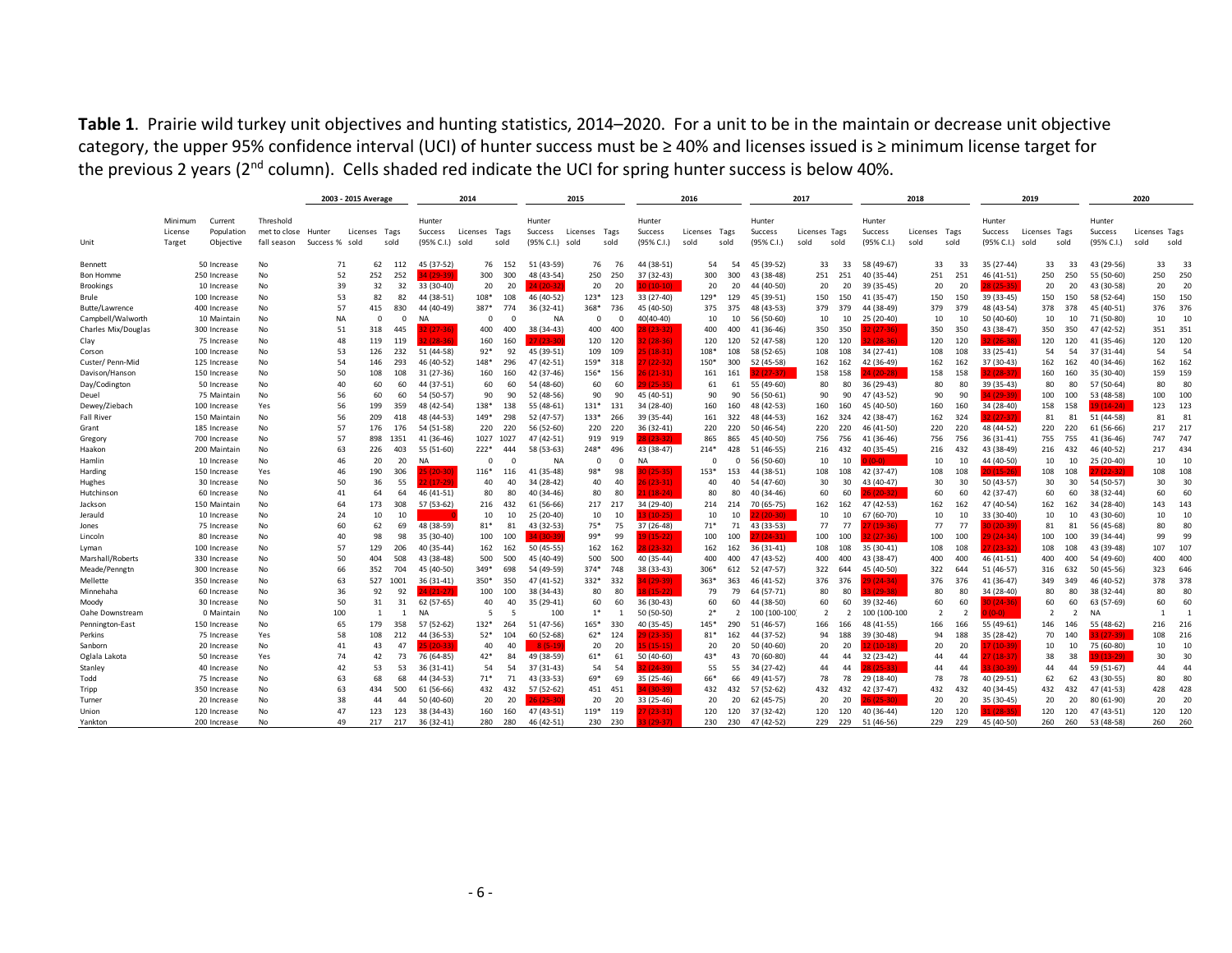|                                                                         | Low                                                                                                                                                                                                                                                                                                                                                                                                                                                                                                  | <b>Moderate</b>                                                                                                                                                                                                                                                                                                                                                                                                                                                     | High                                                                                                                                                                                                                                                                                                                                                                                                                                                                                                                                                                                                           |
|-------------------------------------------------------------------------|------------------------------------------------------------------------------------------------------------------------------------------------------------------------------------------------------------------------------------------------------------------------------------------------------------------------------------------------------------------------------------------------------------------------------------------------------------------------------------------------------|---------------------------------------------------------------------------------------------------------------------------------------------------------------------------------------------------------------------------------------------------------------------------------------------------------------------------------------------------------------------------------------------------------------------------------------------------------------------|----------------------------------------------------------------------------------------------------------------------------------------------------------------------------------------------------------------------------------------------------------------------------------------------------------------------------------------------------------------------------------------------------------------------------------------------------------------------------------------------------------------------------------------------------------------------------------------------------------------|
| <b>Population Status or Surrogate</b>                                   | ≤1400 mean harvest from previous 2                                                                                                                                                                                                                                                                                                                                                                                                                                                                   | 1401-1899 mean harvest from previous 2                                                                                                                                                                                                                                                                                                                                                                                                                              | $\geq$ 1900 mean harvest from previous 2 spring                                                                                                                                                                                                                                                                                                                                                                                                                                                                                                                                                                |
| <b>Abundance</b>                                                        | spring hunting seasons                                                                                                                                                                                                                                                                                                                                                                                                                                                                               | spring hunting seasons                                                                                                                                                                                                                                                                                                                                                                                                                                              | hunting seasons                                                                                                                                                                                                                                                                                                                                                                                                                                                                                                                                                                                                |
| <b>Population Objective</b>                                             | <b>Increase</b>                                                                                                                                                                                                                                                                                                                                                                                                                                                                                      | <b>Maintain</b>                                                                                                                                                                                                                                                                                                                                                                                                                                                     | <b>Decrease</b>                                                                                                                                                                                                                                                                                                                                                                                                                                                                                                                                                                                                |
| <b>Justification</b>                                                    | Turkey population objective based on surrogate<br>abundance estimate given above.<br>Turkey depredation on stored livestock forage is expected<br>to be nonexistent or limited to isolated cases and should<br>be adequately addressed through the wildlife damage<br>management program. After all other tools have been<br>exhausted, unique situations may be addressed using<br>pool hunts, kill permits, or trap and transfer to areas with<br>low turkey abundance when fall season is closed. | Turkey population objective based on surrogate abundance<br>estimate given above.<br>Manageable turkey depredation on stored livestock forage is<br>expected, but should be adequately addressed through<br>wildlife damage management program, fall hunting (if open),<br>trap and transfer, or depredation pool hunts. After all other<br>tools have been exhausted, unique situations may be<br>addressed using kill permits when fall season is open or closed. | Turkey population objective based on surrogate abundance<br>estimate given above.<br>Turkey depredation on stored livestock forage is expected to be<br>above desired levels, but can usually be addressed through<br>wildlife damage management program, fall hunting, trap and<br>transfer, or depredation pool hunts. After all other tools have<br>been exhausted, unique situations may be addressed using kill<br>permits when fall season is open. Indicators for this category<br>would be moderate to overabundant populations causing<br>moderate to major depredation among landowners in the unit. |
| $A$ :                                                                   | Spring: Single bearded turkey licenses and 1 license per                                                                                                                                                                                                                                                                                                                                                                                                                                             | Spring: Single bearded turkey licenses and up to 1 license for                                                                                                                                                                                                                                                                                                                                                                                                      | Spring: Single bearded turkey licenses and up to 1 license for non-                                                                                                                                                                                                                                                                                                                                                                                                                                                                                                                                            |
| Spring success 95% CI below or                                          | person.                                                                                                                                                                                                                                                                                                                                                                                                                                                                                              | non-residents and 2 licenses for residents.                                                                                                                                                                                                                                                                                                                                                                                                                         | residents and 2 licenses for residents.                                                                                                                                                                                                                                                                                                                                                                                                                                                                                                                                                                        |
| overlapping 30% previous 2                                              | Fall: Single any turkey licenses but limit to 200 or less.                                                                                                                                                                                                                                                                                                                                                                                                                                           | Fall: Single any turkey licenses but limit to 400 or less. Fall                                                                                                                                                                                                                                                                                                                                                                                                     | Fall: Single or double any turkey licenses but limit to 1500 or less.                                                                                                                                                                                                                                                                                                                                                                                                                                                                                                                                          |
| seasons                                                                 | Fall unit boundaries may be reduced in size.                                                                                                                                                                                                                                                                                                                                                                                                                                                         | unit boundaries may be reduced in size.                                                                                                                                                                                                                                                                                                                                                                                                                             | Fall unit boundaries may be reduced in size.                                                                                                                                                                                                                                                                                                                                                                                                                                                                                                                                                                   |
| B:                                                                      | Spring: Single bearded turkey licenses and up to 1 license                                                                                                                                                                                                                                                                                                                                                                                                                                           | Spring: Single bearded turkey licenses and up to 1 license for                                                                                                                                                                                                                                                                                                                                                                                                      | Spring: Single bearded turkey licenses and up to 1 license for non-                                                                                                                                                                                                                                                                                                                                                                                                                                                                                                                                            |
| Spring success 95% CI below or                                          | for non-residents and 2 licenses for residents.                                                                                                                                                                                                                                                                                                                                                                                                                                                      | non-residents and 2 licenses for residents.                                                                                                                                                                                                                                                                                                                                                                                                                         | residents and 2 licenses for residents.                                                                                                                                                                                                                                                                                                                                                                                                                                                                                                                                                                        |
| overlapping 30% 1 of previous 2                                         | Fall: Single any turkey licenses but limit to 300 or less.                                                                                                                                                                                                                                                                                                                                                                                                                                           | Fall: Single any turkey licenses but limit to 500 or less. Fall                                                                                                                                                                                                                                                                                                                                                                                                     | Fall: Single or double any turkey licenses but limit to 2000 or less.                                                                                                                                                                                                                                                                                                                                                                                                                                                                                                                                          |
| seasons                                                                 | Fall unit boundaries may be reduced in size.                                                                                                                                                                                                                                                                                                                                                                                                                                                         | unit boundaries may be reduced in size.                                                                                                                                                                                                                                                                                                                                                                                                                             | Fall unit boundaries may be reduced in size.                                                                                                                                                                                                                                                                                                                                                                                                                                                                                                                                                                   |
| $\mathsf{C}$ :<br>Spring success 95% CI<br>above 30% previous 2 seasons | Spring: Single bearded turkey licenses and up to 1 license<br>for non-residents and 2 licenses for residents.<br>Fall: Single any turkey licenses but limit to 400 or less.<br>Fall unit boundaries may be reduced in size.                                                                                                                                                                                                                                                                          | Spring: Single bearded turkey licenses and up to 1 license for<br>non-residents and 2 licenses for residents.<br>Fall: Single any turkey licenses but limit to 600 or less. Fall<br>unit boundaries may be reduced in size.                                                                                                                                                                                                                                         | Spring: Single bearded turkey licenses and up to 1 license for non-<br>residents and 2 licenses for residents.<br>Fall:Single or double any turkey licenses but limit to 2500 or less.<br>Fall unit boundaries may be reduced in size.                                                                                                                                                                                                                                                                                                                                                                         |

**Figure 2.** Black Hills unit harvest strategy, 2021–2026.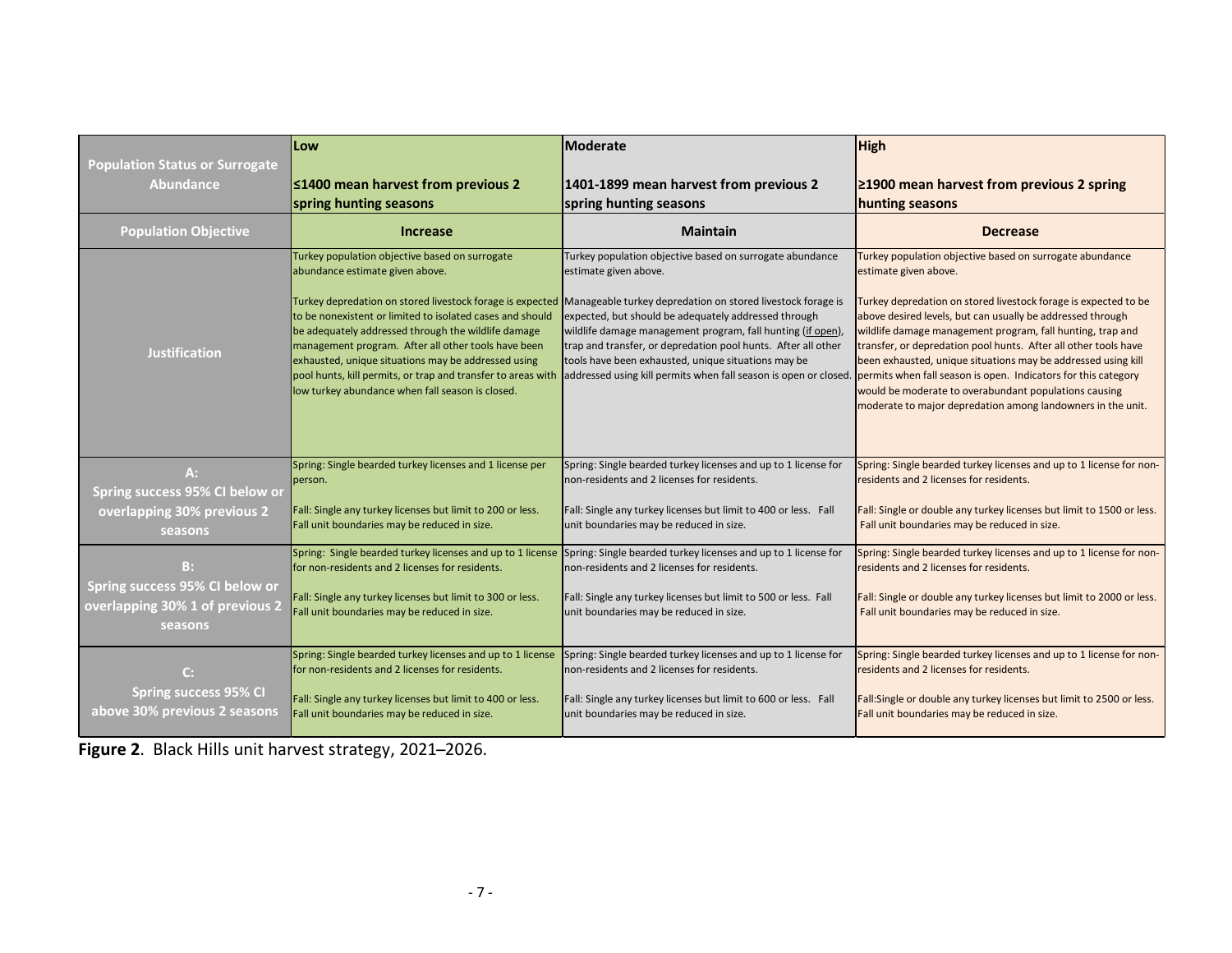**Table 2**. Black Hills wild turkey unit objectives and hunting statistics, 2014–2020. First, a surrogate abundance estimate is obtained using a 2-year mean of previous spring harvest which categorizes population status by levels of low (≤1400), moderate (1401-1899), or high (≥1900). Population objectives are based on the surrogate abundance estimates and include increase, maintain, or decrease.

|      |                                         |      |                  |                       | Surrogate            |           |                       |                             |                         |
|------|-----------------------------------------|------|------------------|-----------------------|----------------------|-----------|-----------------------|-----------------------------|-------------------------|
| Year | Hunter Success (95% C.I.) Licenses sold |      | Spring Tags sold | <b>Spring Harvest</b> | Abundance            | Objective | Strategy <sup>®</sup> | Fall Tags Sold Fall Harvest |                         |
|      | 2014 32 (29-35)                         | 3944 | 3944             |                       | 1258 1601 (Moderate) | Maintain  | <b>NA</b>             |                             | 810 100 males, 114 hens |
|      | 2015 32 (28-36)                         | 3877 | 3877             |                       | 1258 1388 (Low)      | Increase  | <b>NA</b>             |                             | 433 66 males, 62 hens   |
|      | 2016 39 (37-44)                         | 4056 | 4056             |                       | 1575 1258 (Low)      | Increase  | В                     |                             | 434 91 males, 55 hens   |
|      | 2017 39 (36-43)                         | 4401 | 4401             |                       | 1701 1417 (Moderate) | Maintain  | ◡                     |                             | 433 87 males, 52 hens   |
|      | 2018 34 (29-36)                         | 4567 | 4567             |                       | 1441 1638 (Moderate) | Maintain  | B                     |                             | 220 27 males, 26 hens   |
|      | 2019 32 (29-35)                         | 4545 | 4545             |                       | 1365 1403 (Moderate) | Maintain  | A                     |                             | 216 34 males, 18 hens   |
|      | 2020 27 (23-30)                         | 4733 | 4733             |                       | 1287 1326 (Low)      | Increase  | A                     |                             |                         |

almplementation of harvest strategies did not occur until 2016. The harvest strategy is determined using the previous 2 years of harvest success. The "A" category is triggered for each population status level when spring harvest is at or below 30% (including 95% confidence intervals) for 2 consecutive years. The "B" category is triggered for each population status level when spring harvest is at or below 30% (including 95% confidence intervals) for 1 year, and is above for 1 year. The "C" category is triggered for each population status level when spring harvest is above 30% (including 95% confidence intervals) for 2 consecutive years.



**Figure 3.** Unit-level population objectives for prairie, Black Hills, and Custer State Park spring hunting units, 2021.